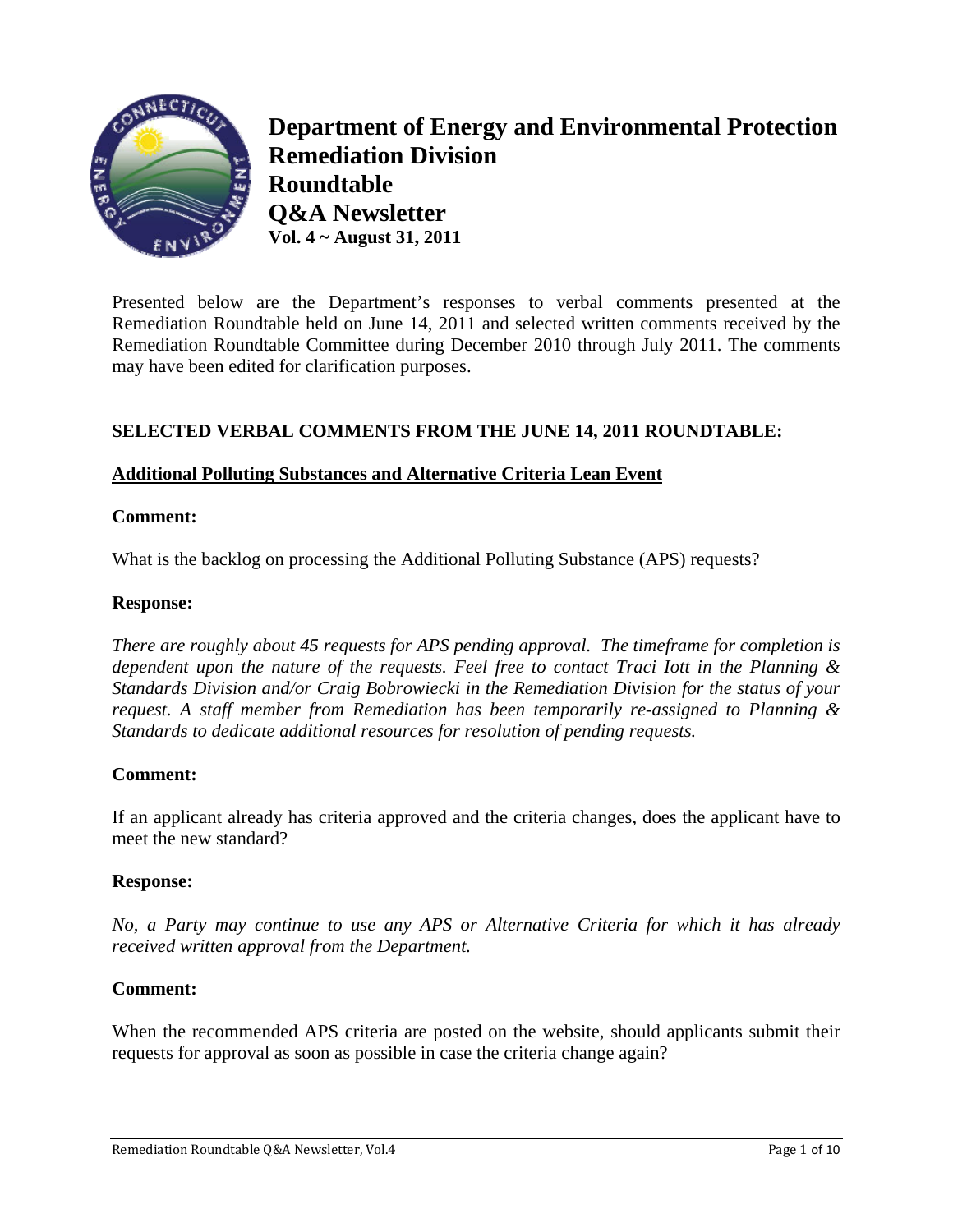### **Response:**

*If the criteria will make a difference in the proposed remediation or the applicant otherwise wants certainty, then yes, the applicant would probably want to submit the request as soon as possible.* 

#### **Comment:**

Was the Ecological Risk Assessment review/approval process evaluated as part of this LEAN event?

#### **Response:**

*No, it was not.* 

#### **ETPH and EPH/VPH**

#### **Comment:**

Which is the Department looking for in terms of the EPA Method 8270 analysis: a full 8270 scan or acid/base/ PAH?

#### **Response:**

*Please see the responses to written comments received on June 21 and 23, 2011 below.* 

#### **Comment:**

Since the ETPH method loses many of the lighter gasoline compounds, is it still appropriate to use for gasoline?

#### **Response:**

*Please see the responses to written comments received on June 21 and 23, 2011 below.* 

#### **Comment:**

Is the Department developing SWPC for ETPH and EPH/VPH?

#### **Response:**

*Yes, the Department, together with the DPH, is developing SWPC for these methods. The criteria for use as APS or alternative site-specific criteria will be included on the new approval request forms.*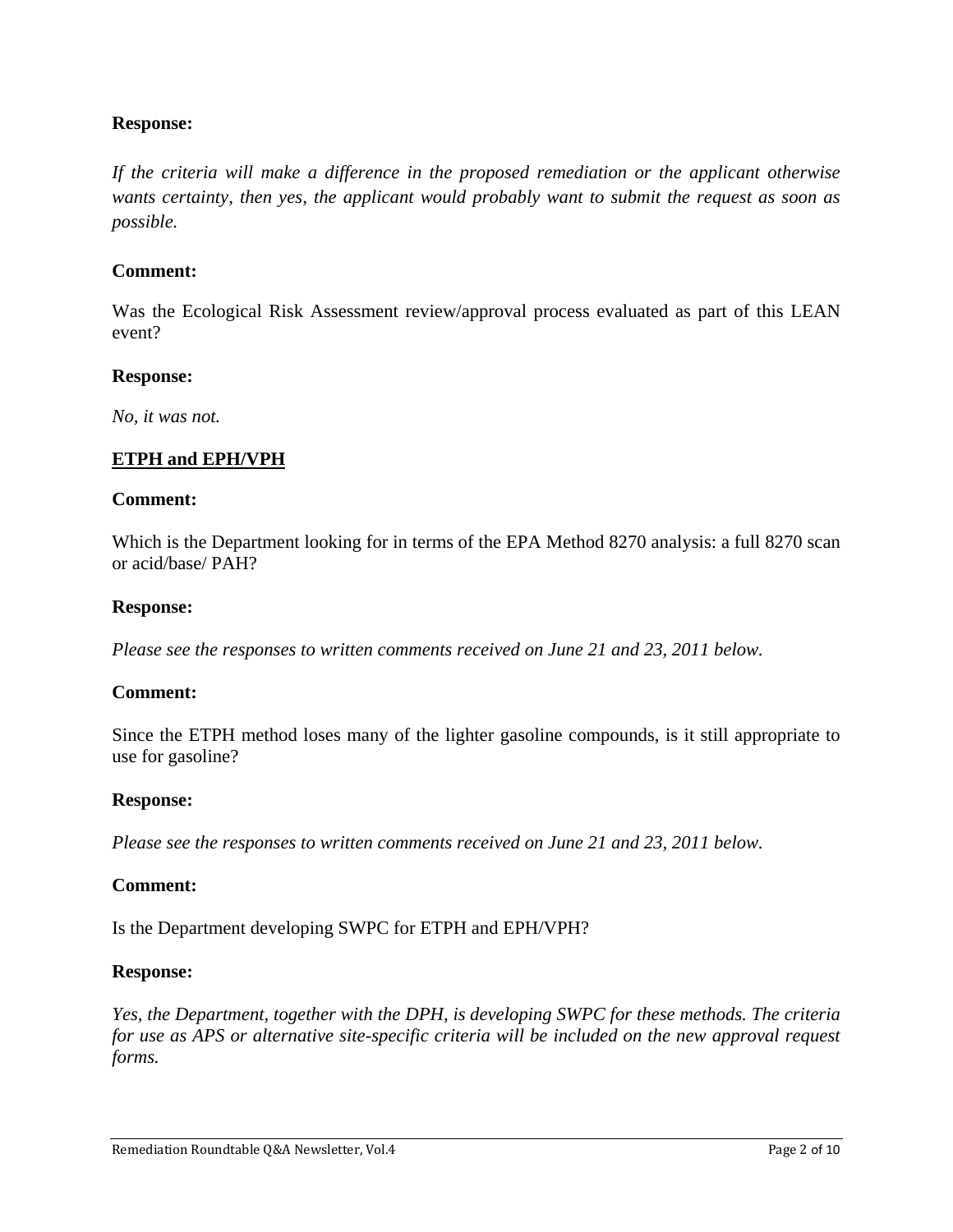## **Use of 2003 Draft Volatilization Criteria**

## **Comment:**

Are applicants required to use the 2003 draft Volatilization Criteria?

### **Response:**

*No, the 1996 criteria are the only criteria required by law, unless the applicant is otherwise ordered by the Commissioner. An applicant may request to use the 2003 draft criteria, either in its entirety as alternative site-specific criteria or as individual APS criteria where there were no criteria listed in the 1996 RSRs.* 

### **Use of 2005 List of Draft APS Criteria**

### **Comment:**

Will there be a form available for an interim submittal if the applicant is close to verification, (i.e., only have groundwater monitoring left) but won't be quite ready by September 2011?

#### **Response:**

*There is no form for the transition period, but the Department recommends the use of the Request for Approval or Notice Transmittal Form for the purpose of requesting APS to expedite your request. Details regarding the eligibility of a particular site for use of criteria during the transition period have been posted on the website.* 

### **2011 Legislation – Public Act No. 11-141**

### **Comment:**

Is the amendment to the Property Transfer Act regarding cleaning up releases that occurred prior to a Phase II investigation applicable to all sites or just new sites?

#### **Response:**

*Based on the language, it appears that the amendment applies to all Form III verifications submitted after the amendment's effective date of July 1, 2011.* 

### **Comment:**

Will the GW classification process be similar to the way it was done in the past?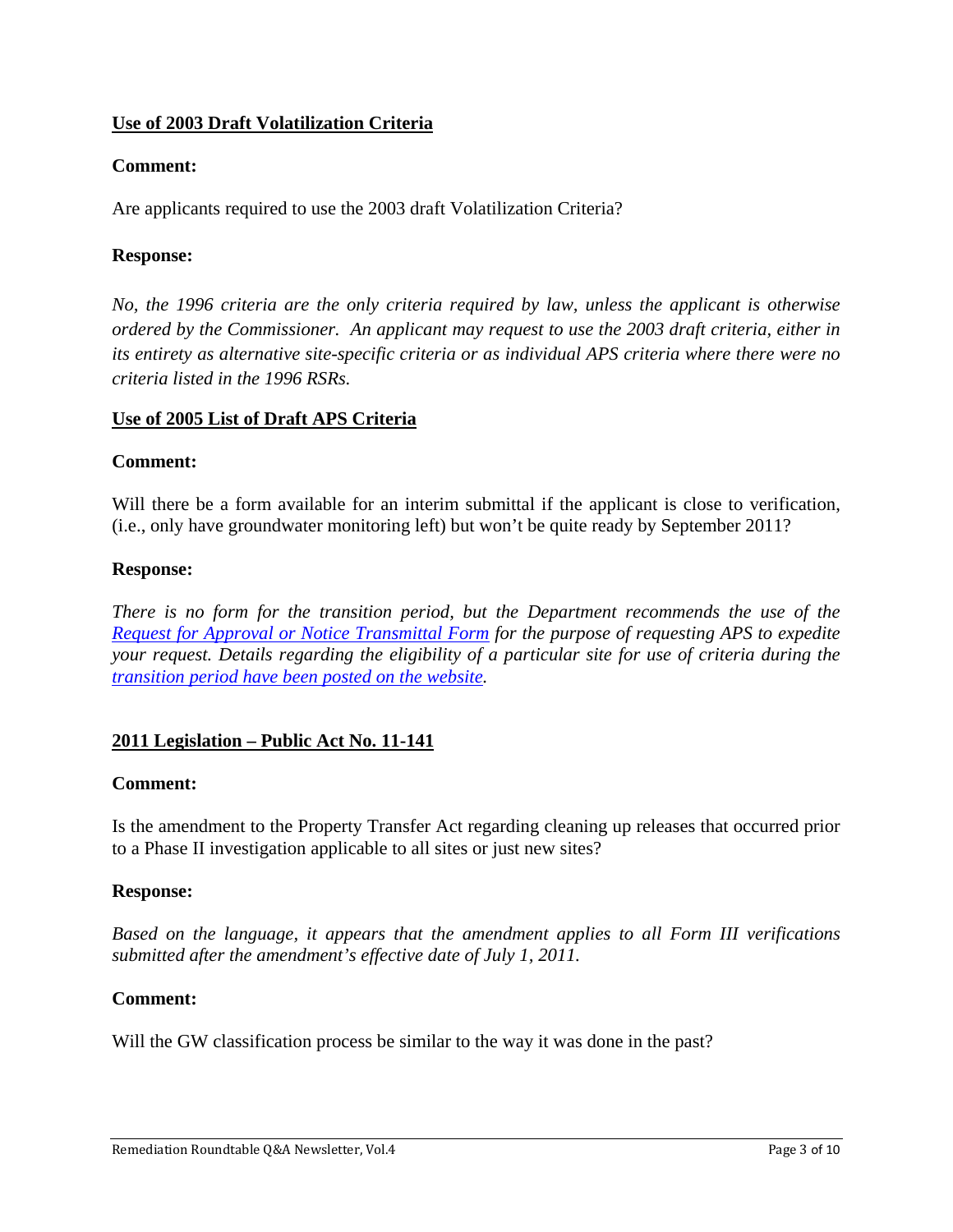### **Response:**

*Yes. There are some minor procedural changes to the notice requirements under the new law,*  including how often the newspaper notice of the public hearing must appear (once instead of *twice) and that the applicant must cover the cost of the notice to the newspaper. These changes are being incorporated into the guidance document for applications to lower the groundwater quality classifications. Once the guidance document is revised, it will be re-posted on the Department's web site. (The current shortcut to the web page is www.ct.gov/dep/wqsc, but it will be changing to www.ct.gov/deep/wqsc in the next few months.) Questions on groundwater reclassification can be directed to Corinne Fitting at corinne.fitting@ct.gov or (860)-424-3020.* 

### **Comment**

Does the Transfer Act apply if there is a transfer from a bankruptcy court process to a non-profit entity?

#### **Response:**

*No, PA 11-141 exempted this transfer.* 

### **Comment:**

Does this legislation add another deliverable - a Phase II Investigation report?

#### **Response:**

*This legislation puts significance on the completion of a Phase II, and the Department is evaluating how to officially document the completion of Phase II investigations. For example, the Department may revise the Completion of Investigation form and/or the Verification forms to capture this information.* 

#### **Targeted Brownfield Remedy**

#### **Comment:**

The Targeted Brownfield Remedy requires the investigation and remediation of off-site groundwater pollution. How does this relate to the new Brownfield Remediation and Revitalization Program (Section 17 of Public Act 11-141)?

#### **Response:**

*The two are separate and distinct and do not relate to each other. The Targeted Brownfield Remedy (TBR) is not law; it is an approach that is applicable for any brownfield. It is a tool to investigate and remediate a site that fits with the existing RSRs and SCGD. The investigation of*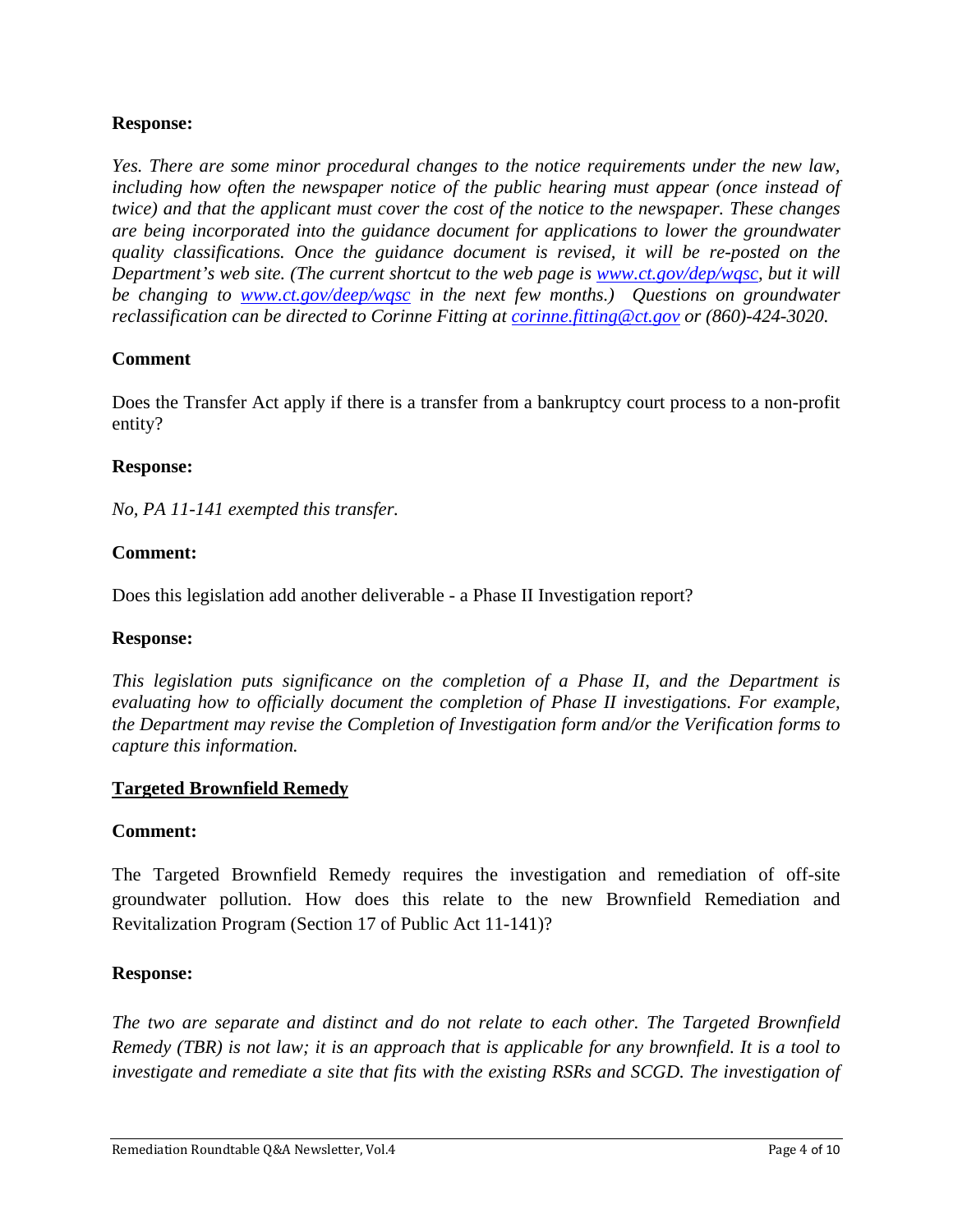*the site can be downsized to support the remedial approach, instead of a full characterization process. The migration of releases off-site still needs to be addressed.* 

*The new Brownfield Remediation and Revitalization Program stipulates, among other details, that, for certain eligible properties and owners, only the pollution within the boundaries of the site must be investigated and remediated.* 

## **Comment:**

Is the TBR tool only for use at brownfield sites?

### **Response:**

*Yes, this tool is available for brownfields where redevelopment plans and designs are known, such that the investigation and remediation can be targeted to the redevelopment. This tool would not be able to be used in GA areas, areas within an aquifer protection area, or areas where there are drinking water receptors. Detailed information about the eligibility of sites for the Targeted Brownfield Remedy is on the website.* 

### **Comment:**

When can the TBR start being used?

#### **Response:**

*The fact sheet, transmittal form, and checklist are currently posted for public review and comment (from July 26, 2011 to August 26, 2011) on the website. The Department is willing to use the Targeted Brownfield Remedy now if the eligibility requirements are met. Supplemental guidance to the Site Characterization Guidance Document is being considered for a Targeted Brownfield Remedy Investigation.* 

#### **Comment:**

When referring to the enforcement action provision, would a property that is subject to follow a particular statute, such as the corrective actions under the UST Regulations, be precluded from the program?

#### **Response:**

*No. However, if a responsible party is subject to an enforcement action to clean up the site, then they would be precluded from this approach.*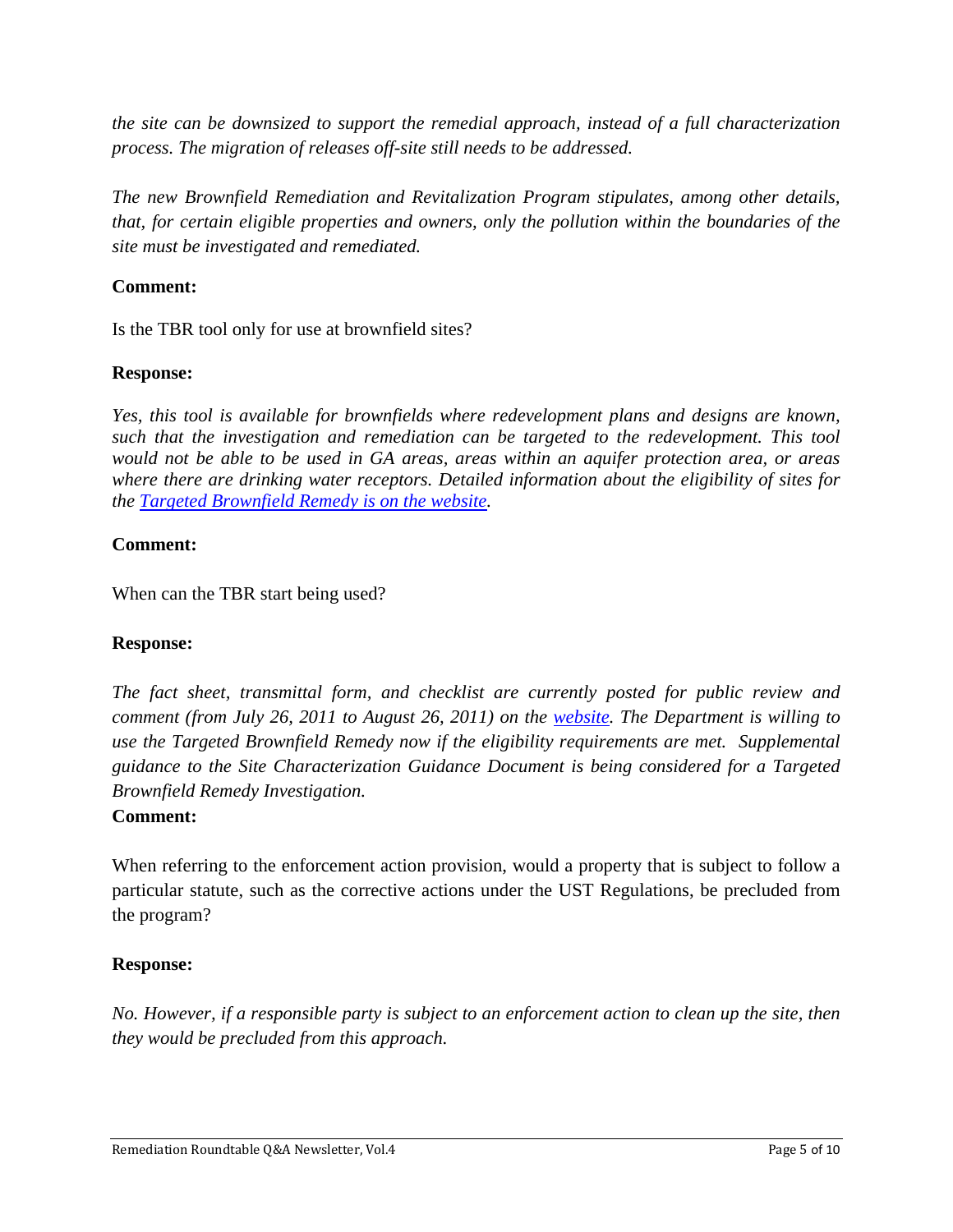## **Visioning Session for DEEP's Comprehensive Evaluation and Transformation of CT's Remediation Programs**

### **Comment:**

How many public meetings do you anticipate to hold?

#### **Response:**

*A set number of meetings has not been established. However, it is anticipated that there will be a mix of large meetings and smaller work group meetings. Specific details will be posted on the Comprehensive Evaluation and Transformation website as we move forward.* 

#### **Comment:**

Is the deliverable a report to the legislature, or is it proposed legislation?

#### **Response:**

*The deliverable is both a report and proposed legislation to the Governor, the Environmental Committee, and the Commerce Committee.* 

#### **Comment:**

Is the goal of the Comprehensive Evaluation to make things faster, simpler and cheaper?

#### **Response:**

*The goal is to clarify what Connecticut wants to accomplish and have the best laws/programs designed to achieve it. Fast, simple, cost effective, and protective of human health and the environment are absolutely part of that evaluation.*

#### **SELECTED WRITTEN COMMENTS**

#### **Comment - December 3, 2010:**

At what time does a verification apply and to which releases at a site?

#### **Response:**

*With the changes to the Property Transfer Act in PA 11-141, which went into effect in July 2011, the releases that need to be verified are those present at the time of a complete Phase II or on the date of a Form III filing (whichever is later). The verification will be required to document the appropriate milestone.*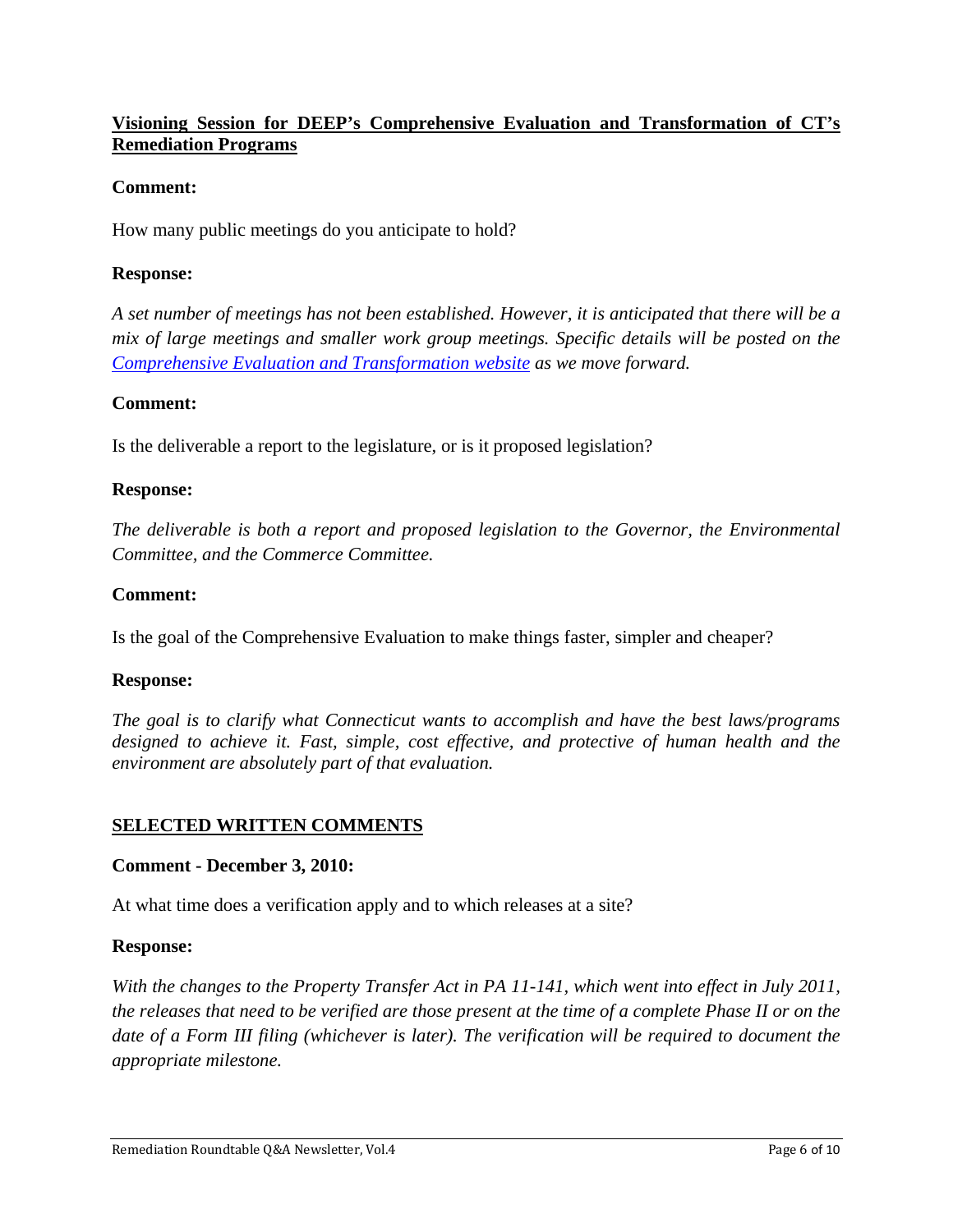### **Comment - June 15, 2011:**

Is the Targeted Brownfield Remedy also applicable to sites where no transfer is pending or where the development of the property would remain the same or the future development is unknown?

### **Response:**

*Generally, the TBR approach is relevant to sites where the redevelopment design is known. That way, the investigation and remedy selection can be targeted to such a design.* 

### **Comment – June 23, 2011:**

During the last Roundtable meeting the new guidance memo "Sampling and Analytical Methods for Underground Storage Tank Closure" was discussed. I had a couple of questions to clarify certain aspects of the guidance and you requested that I submit them in writing. They are:

The guidance states for heating or diesel fuel that testing should be done for semi-volatile organic compounds (SVOCs). It was stated in the guidance presentation that semi-volatile organics should be analyzed by EPA Method 8270 and also testing should be performed for Poly-Nuclear Aromatic Hydrocarbons (PAHs) SVOCs. As the PAHs analytes are a subset of the full 8270 analytes list, these statements brought to mind the need for clarification. Many in the environmental community now only analyze for the PAH SVOCs, not the full 8270 SVOC analytes list when characterizing fuel oil or diesel releases. This seems appropriate in that the SVOC PAHs analyte list covers all of RSRs SVOCs criteria except the ethers, phthalates, phenols, hexachloroethane, and hexachlorobernzene all of which are not likely to be found in heating or diesel fuel. Also, the 8270 PAHs analyte list covers the Massachusetts EPH recommended target analytes of acenaphthene, naphthalene, 2-methylnaphthalene, and phenanthrene. Therefore, in the guidance when it is stated that SVOCs should be analyzed for fuel oil and diesel releases do you mean the 8270 PAHs or the 8270 full analyte list, or something else?

### **Response:**

*The reportable compounds for EPA Method 8270 are referred to as semi-volatile organic compounds (SVOCs). The reportable compounds from the EPA Method 8270 analysis include Polynuclear Aromatic Hydrocarbons (PAHs), which are a subset of the SVOC compound list.* 

*When designing the analytical plan, the environmental professional should consider the substances which may be present based on the site history and select the appropriate analytical methods to detect and characterize a release. Therefore, in some circumstances it may be appropriate for the environmental professional to analyze a subset of the reportable compounds for EPA Method 8270 (i.e., PAHs). For releases of light petroleum solvents, #2 fuel oil and diesel, #3 through #6 fuel oils, kerosene, lubricating oils, hydraulic oils, and jet fuels it may be*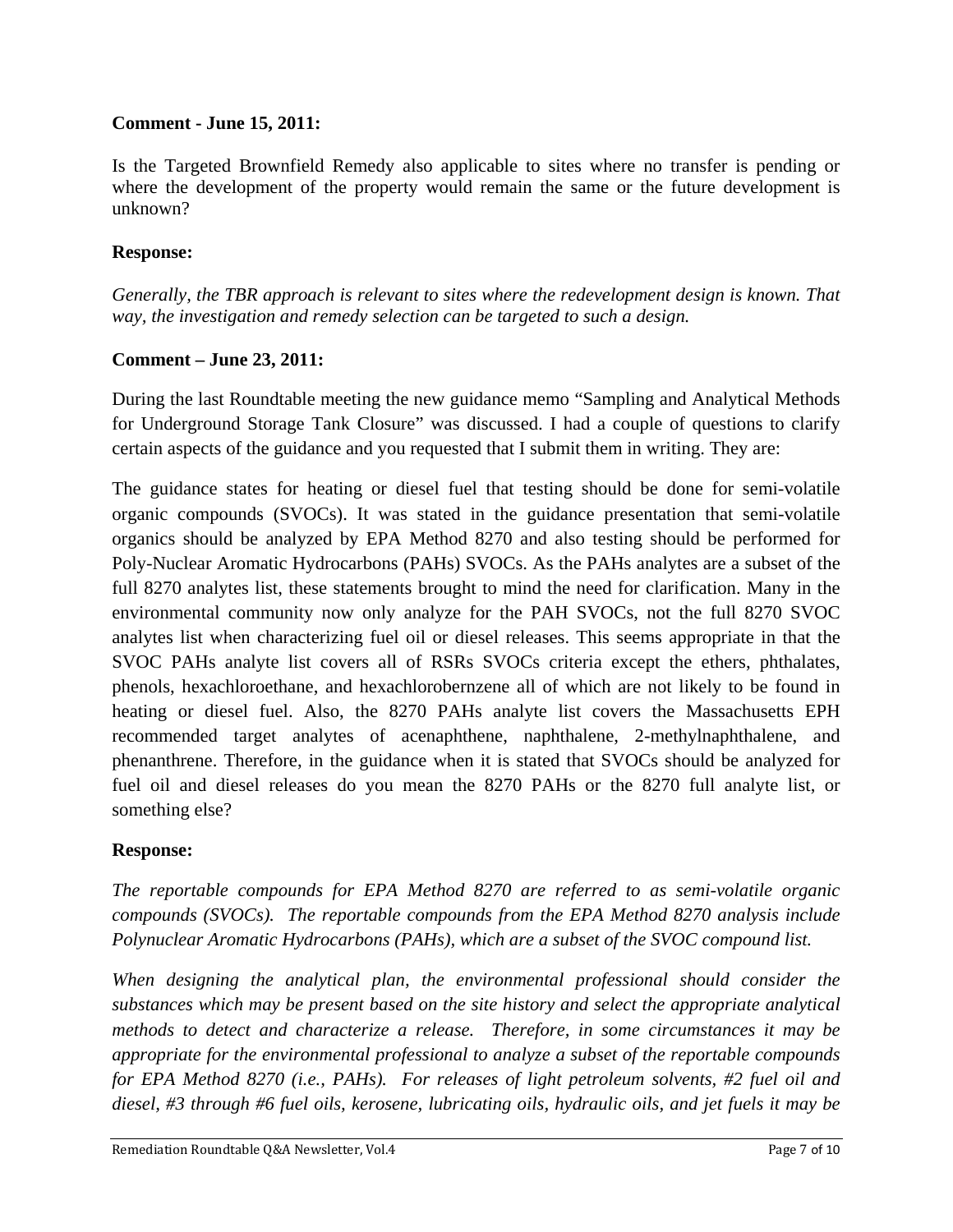*appropriate, based on the site conceptual modeling process, to analyze groundwater only for PAHs, with the exception of releases of waste oil or other unknown petroleum substances, for which analysis of the full EPA 8270 target compound list is suggested.* 

*The following DEEP webpages have been revised to reflect this response:* 

- *RSRs page, "Petroleum Hydrocarbons"*
- *Quality Assurance and Quality Control Guidance*
- *Analytical Methods Used to Characterize Petroleum Releases*

# **Comment – June 23, 2011 (continued from above):**

Another question is whether it is recommended that groundwater also be sampled for SVOCs, if so, is it just the well with the highest contamination? Also it might be pointed out in the guidance that if you analyze groundwater using the standard 8270 method the detection limits will be higher than the Groundwater Protection Criteria for many PAHs and that the method will have to be modified to lower the detection limits.

# **Response:**

*The question of analyzing groundwater for SVOCs to investigate a release of petroleum products is complex, and release area-specific, with consideration of issues including type and nature of release, hydrogeologic conditions, groundwater classification, proximity to release area, proximity to surface water bodies, and purpose of sample collection (e.g., UST closure, characterization, or verification). The following information is intended to help the environmental professional conduct a thorough analysis of this issue as part of the site conceptual modeling process:* 

- *1) With respect to analysis using the EPA 8270 Method, it may be appropriate, based on the site conceptual modeling process, to analyze groundwater only for PAHs, with the exception of releases of waste oil or other unknown petroleum substances, for which analysis of the full EPA 8270 target compound list is suggested.*
- *2) One reason analysis of groundwater for PAHs may be necessary is because the Ground Water Protection Criterion for ETPH of 0.1 mg/l, which is well above the RSR criteria for several PAH compounds, such as benzo(a)pyrene at 0.2 µg/l (for other constituents, the GWPC criteria are even lower, and the Surface Water Protection Criteria for PAHs*  is similar or even lower). Several PAHs could be present at concentrations above the *RSR criteria, yet the result reported for ETPH could be "ND".*

*The question as to whether PAH compounds would dissolve into groundwater at reportable concentrations and the ETPH concentration would be below a reportable concentration or RSR criterion would depend on any number of variables. These could include (but are not limited to) the type of petroleum product released, age of the release, the nature of the soil matrix (adsorptive capacity for the various constituents), redox conditions in the aquifer, the solubility*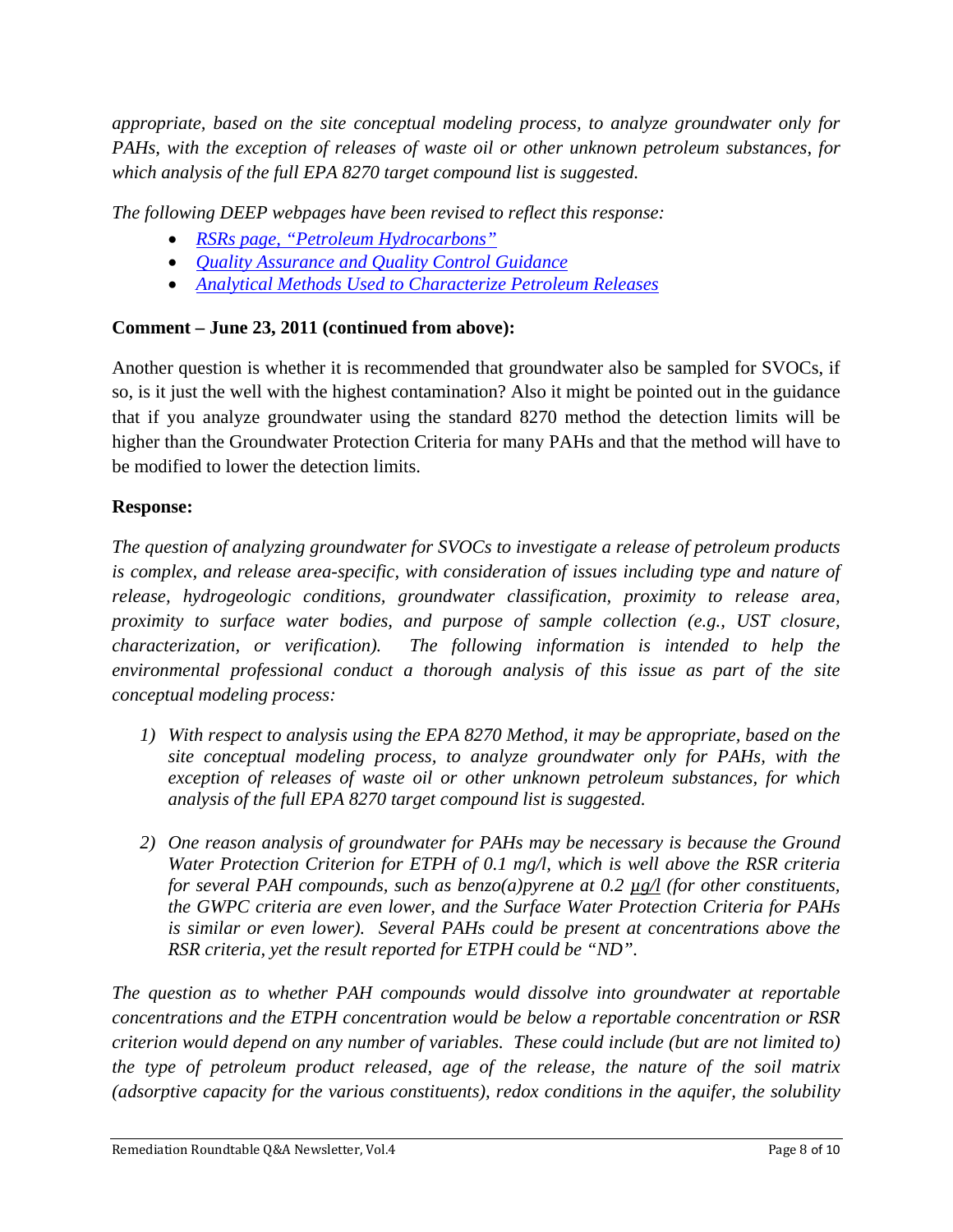*and degradability of the individual compounds, and the presence of other substances released at the same location or in the general vicinity (which might affect solubility of various constituents).* 

- *3) Considerations in deciding which groundwater samples, and how many samples, should be analyzed for PAHs include:* 
	- *Type and nature of release;*
	- *Distance of the monitoring wells from potential source;*
	- *Reported concentrations of ETPH (or EPH) keeping in mind there may not be a strong correlation between ETPH results and SVOC results (ie. low concentrations of ETPH and concentrations of SVOCs greater than applicable regulatory criteria);*
	- *Presence of separate-phase product;*
	- *Groundwater classification;*
	- *Proximity to surface water;*
	- *Proximity to water supply wells or other receptors;*
	- *Use of the information whether samples are for closure of a UST, characterization of a release, remediation monitoring, groundwater monitoring, or verification of a site or release; and*
	- *Other site-specific or release area-specific factors.*
- *4) For the standard EPA 8270 method, the reporting limits may well be higher than the Groundwater Protection Criteria for some substances. Therefore, the environmental professional should communicate to the laboratory the data quality objectives for samples prior to their submittal for analysis. In cases where low reporting limits are needed (such as, when the reporting limits need to meet GA criteria), the laboratory can attempt to achieve such reporting limits through a technique known as Selective Ion Monitoring (SIM).*

### **Comment – June 23, 2011 (continued from above):**

Another question I have is why sampling for SVOC PAHs is not required for waste oil, given that waste oil has the heavier hydrocarbons and is often in a hot, low-oxygen environment that may lead to the creation of PAHs.

### **Response:**

*Because waste oil can contain a wide variety of substances, it is suggested that the environmental professional subject samples to a comprehensive suite of analytical methods as determined by the conceptual site modeling process. EPA Method 8270 reports SVOCs. PAHs are a subset of the full EPA Method 8270 target list of compounds. The Analytical Methods Used to Characterize Petroleum Releases webpage suggests that the full EPA Method 8270 target list be analyzed and reported.*